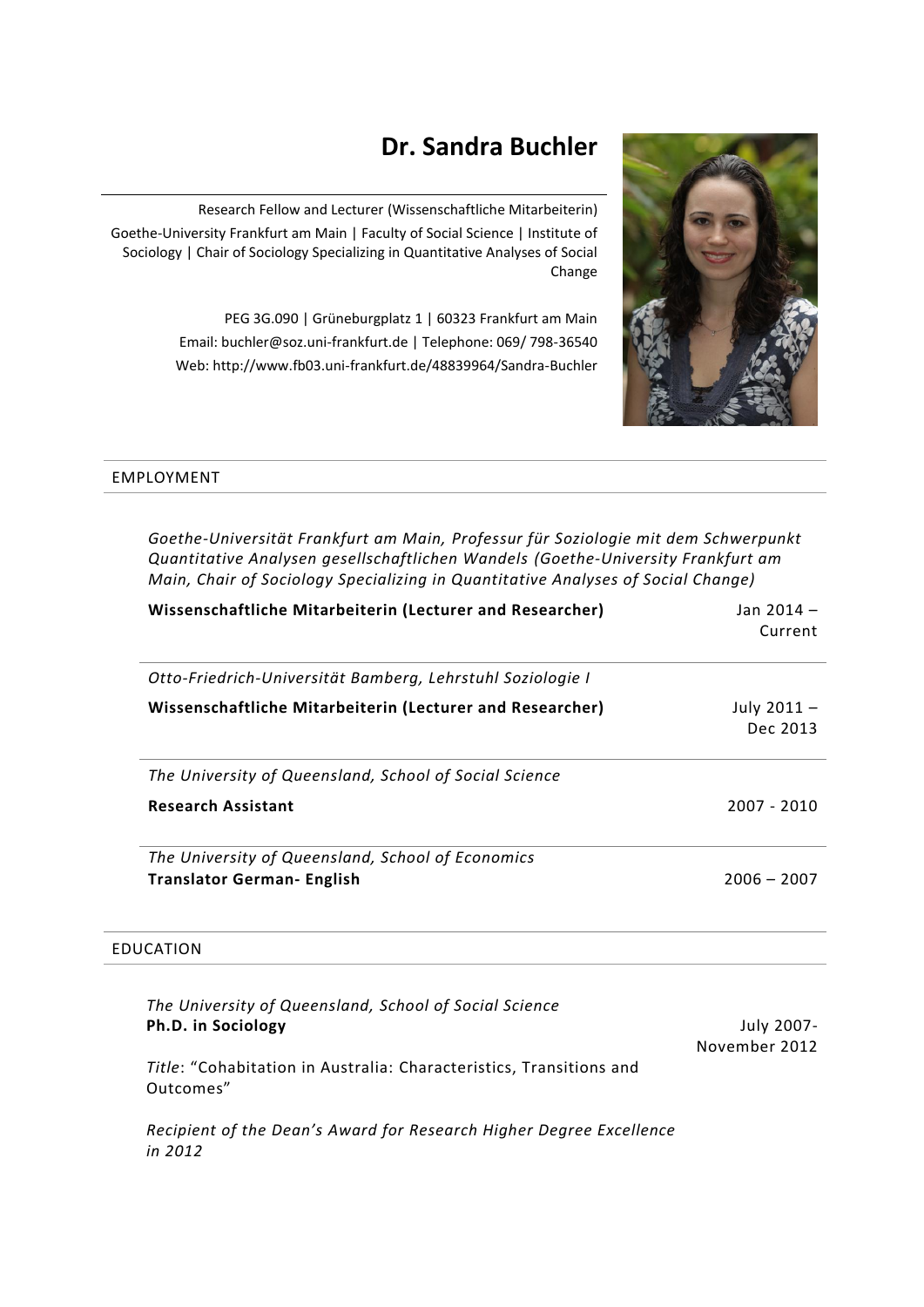*Advisors*: Professor Janeen Baxter, Associate Professor Michele Haynes, Professor Mark Western.

| The University of Queensland, Business School                                                                                |                   |
|------------------------------------------------------------------------------------------------------------------------------|-------------------|
| <b>Graduate Certificate in Research Commercialisation</b>                                                                    | Completed<br>2011 |
| The University of Queensland                                                                                                 |                   |
| <b>Bachelor of Arts (Honours) in Sociology</b>                                                                               | Completed<br>2007 |
| Title: "Casual Employment in Australia: The Influence of Employment<br>Contract On Financial Wellbeing and Job Satisfaction" |                   |
| <b>Received First Class Honours</b>                                                                                          |                   |
| The University of Queensland                                                                                                 |                   |
| <b>Bachelor of Arts</b>                                                                                                      | Completed<br>2006 |
| Majors: German and Sociology                                                                                                 |                   |
| Including one semester of study in Sociology and German at Eberhard Karls University<br>of Tübingen, Germany.                |                   |

#### PUBLICATION LIST

### *Journal Articles:*

van Egmond, M., Baxter, J., Buchler, S., & Western, M. (2010). A stalled revolution? Gender role attitudes in Australia, 1986-2005. *Journal of Population Research*. 27(3), 147-168.

Buchler, S., Smith, K., & Lawrence, G. (2010). Food risks, old and new: Demographic characteristics and perceptions of food additives, regulation and contamination in Australia. *Journal of Sociology*, 46(4), 353-374.

Buchler, S., Baxter, J., Haynes, M., & Western, M. (2009). The social and demographic characteristics of cohabiters in Australia: towards a typology of cohabiting couples. *Family Matters* (82), 22-29

Buchler, S., Haynes, M., & Baxter, J. (2009). Casual employment in Australia: the influence of employment contract on financial well-being. *Journal of Sociology*, 45(3), 271-289.

#### *Book Chapters:*

Buchler, S., Chesters, J., Higginson, A. & Haynes, M. (forthcoming) Adult Learning in Australia: Predictors and Outcomes. In Blossfeld, H.-P., Kilpi-Jakonen, E. & Vono de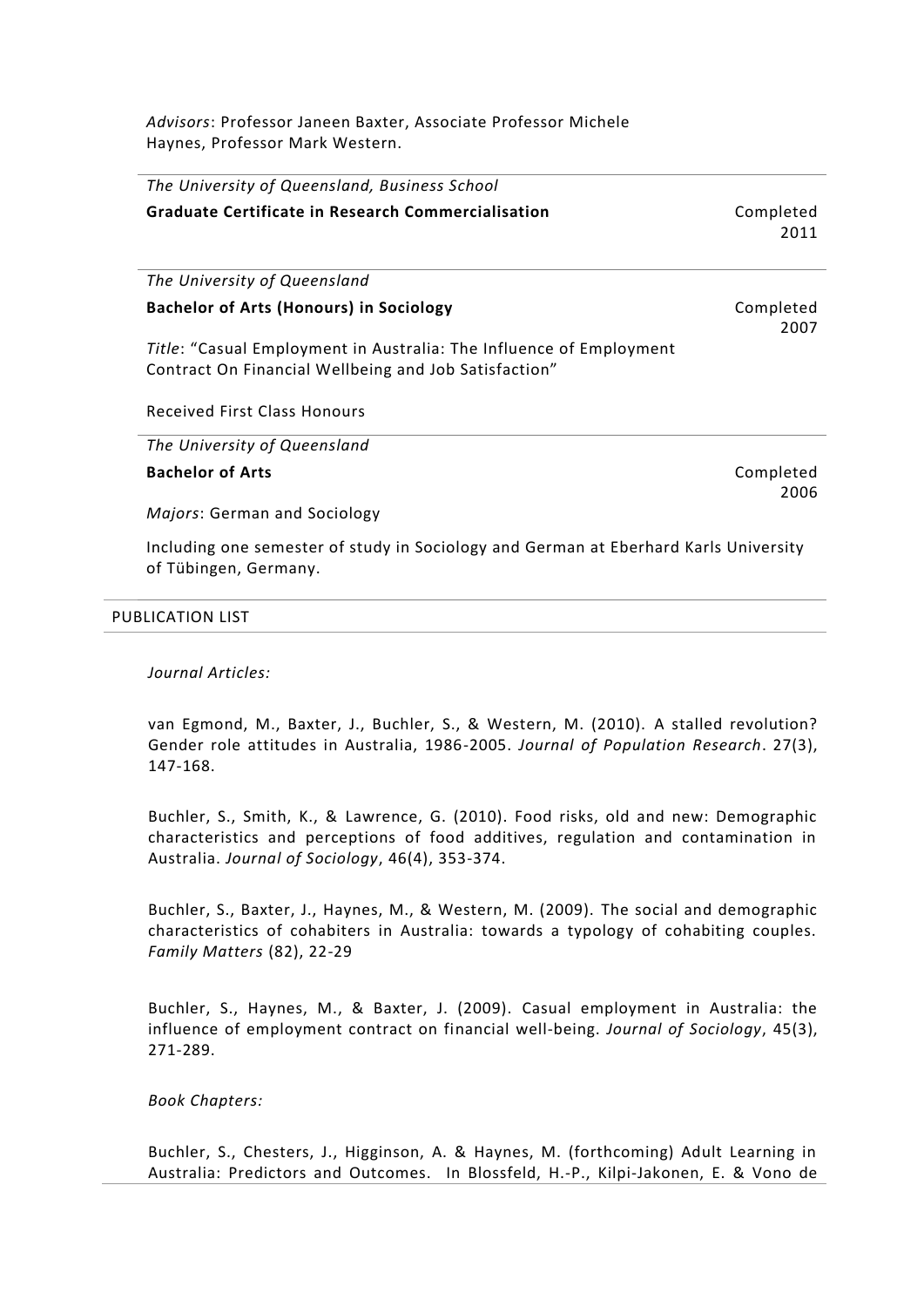Vilhena, D. (Eds.) Adult Learning in Modern Societies: Patterns and Consequences of Participation.

*Submitted Manuscripts:*

Baxter, J., Buchler, S., Western, M. & Perales, F. A Life Changing Event: First Births and Men's and Women's Attitudes to Gender Roles and Motherhood.

*Papers Presented at Conferences:*

Adult Education in Australia: Predictors and Outcomes: the Australian Chapter for the eduLIFE Project (2013) New Horizons in Research on Stratification, Mobility and Inequality: RC28 Conference, 16th July – 19th July, Brisbane, Australia.

Becoming a Dad: First Births and Attitudes toward Fathering (2013) New Horizons in Research on Stratification, Mobility and Inequality: RC28 Conference, 16th July – 19th July, Brisbane, Australia.

Romanic Relationships and the Life Course: Does having a partner make people happy? (2012) EUCCONET/SLLS Conference, 29 - 31 October 2012, Paris, France.

A Life Changing Event: First Births and Men's and Women's Attitudes to Gender Roles and Motherhood (2012) Population Association of America Conference, 2 - 5 May 2012, San Francisco, USA.

Are Married People Happier than People who Live Together? (2010) ECSR, QMSS2 AND TRANSEUROPE Joint Conference, Analysing Education, Family, Work and Welfare in Modern Societies: Methodological Approaches and Empirical Evidence, 30 September - 2 October 2010, Bamberg, Germany.

Are Married People Happier than People who Live Together? (2010) 11th Institute of Family Studies Conference, Sustaining Families in Challenging Times. 7 - 9 July 2010, Melbourne, Australia.

Cohabitation Outcomes: The Effect of Fertility Intentions, Relationship Satisfaction and Union Length on Cohabitation Transitions (2009) HILDA Survey Research Conference 2009, 16 - 17 July, Melbourne, Australia.

Safety, quality and the future of food: Consumer perspectives of traditional and modern food risks (2008) The 2008 Conference of the Agri-Food Research Network, 26 - 28 November, Sydney, Australia.

The Social and Demographic Characteristics of Cohabiters in Australia: Towards a Typology of Cohabiting Couples (2008) Paper prepared for the 10th Institute of Family Studies Conference, Families Through Life, 9 - 11 July, Melbourne, Australia.